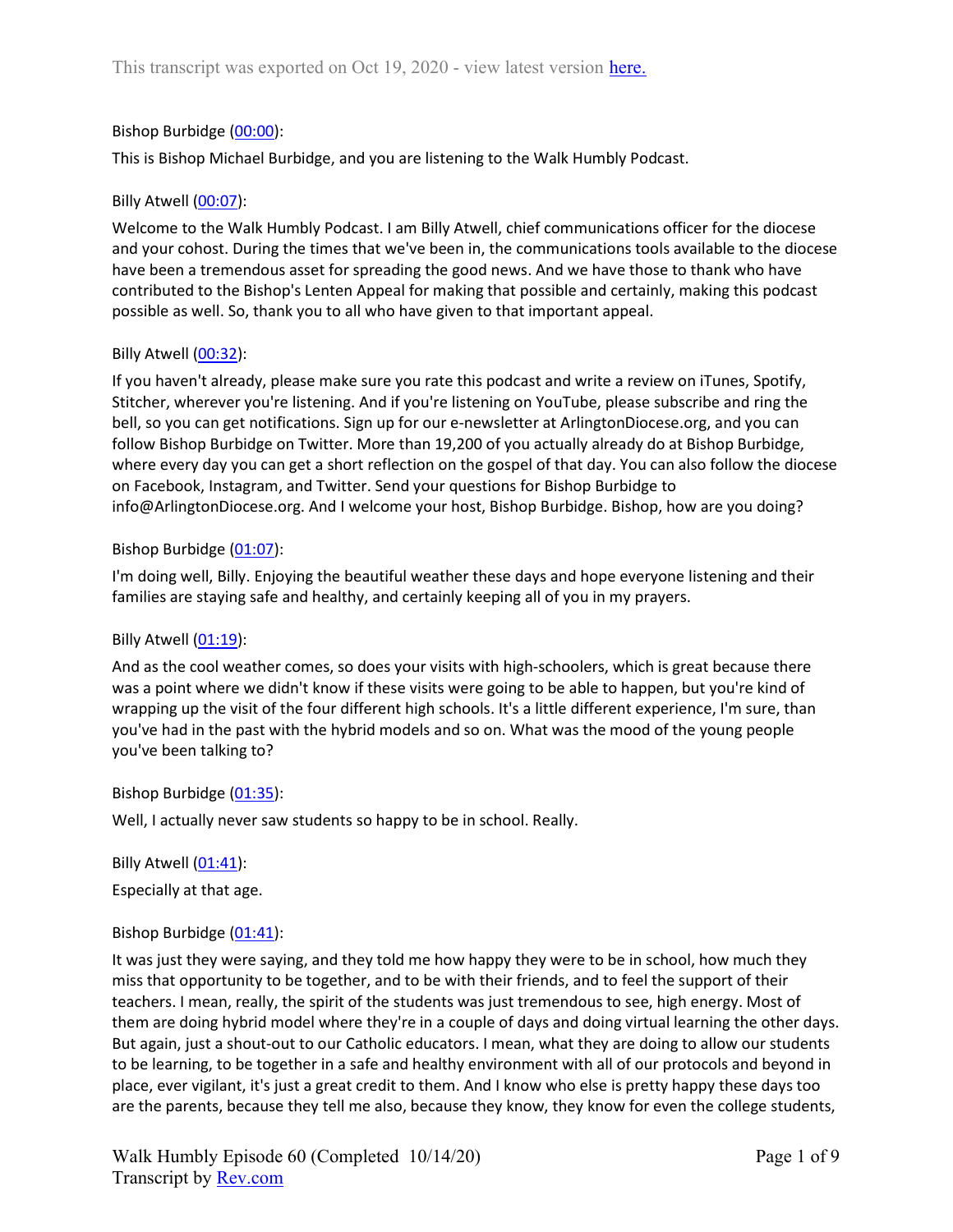I've been to our college campuses also, and some of our grade schools. The parents know their children and they know for their own health and wellbeing, this is really a great blessing for them. So, thanks to our Catholic educators.

## Billy Atwell (02:47):

Very good. Bishop, just this past Sunday, you celebrated the mass and thanksgiving for the gift of human life. And a few days before that was the vice presidential debate in which the abortion topic was certainly raised and discussed. Two questions for you, if you don't mind. First, what was your message for those gathered for that important mass? And how should voters think about the issue of abortion as they cast their ballots? Or they're doing that now, but also those who wait and vote on November 3rd.

### Bishop Burbidge (03:12):

Sure. Throughout the month of October, Catholics in the United States, we celebrate Respect Life Month. We know every day is respect life day, but it's a special month to highlight the precious gift of life itself. And I encourage all the faithful to never take the gift of life for granted, the gift of life that is ours, the fact that God created us in his own image and likeness and that his Holy Spirit dwells within us. So, we're temples of the Holy Spirit. And so, I encourage the faithful that one of the ways that we express thanks to God for the gift of life is to take care of this temple that is ours, our body, to live honorably and chastely and purely, to make sure that we take care of ourselves physically and emotionally, to make sure we allow time in our lives for exercise and for proper rest, to pay attention to good nutrition.

### Bishop Burbidge (04:09):

All those ways are saying to the Lord, "Thank you for this gift. You've created me in body, soul, but thank you for this gift of life that is mine. And I want to show my thanks, dear Lord, by living as a temple of your spirit, avoiding substances and behaviors that are harmful to our health and wellbeing." That's a great way of saying thanks to God.

Billy Atwell (04:32):

That makes sense.

## Bishop Burbidge (04:32):

Yeah. Then this, the theme of this year's Respect Life Month is live the gospel of life. And it's really in commemoration of the pope, Saint John Paul the Second's encyclical in the gospel of life, in which he says that there is no freedom unless life is welcomed and loved at every stage. So, to live the gospel of life means a willingness to defend the sacredness of all human life, at every stage, from conception to natural death.

## Bishop Burbidge (05:06):

With our particular call, I mentioned in my homily to protect the unborn. I reminded the faithful that the bishops of the United States stated clearly that the threat of abortion is the preeminent issue. Well, why is that? Well, it directly attacks life within the sanctuary of the family, because of the extraordinary number of innocent lives in the womb that are taken each and every day to these lives that are unable to protect themselves. So, of course, that is our preeminent issue is defending the unborn, that living the gospel of life must also respect all of life and the dignity of all human persons. So, that is extended,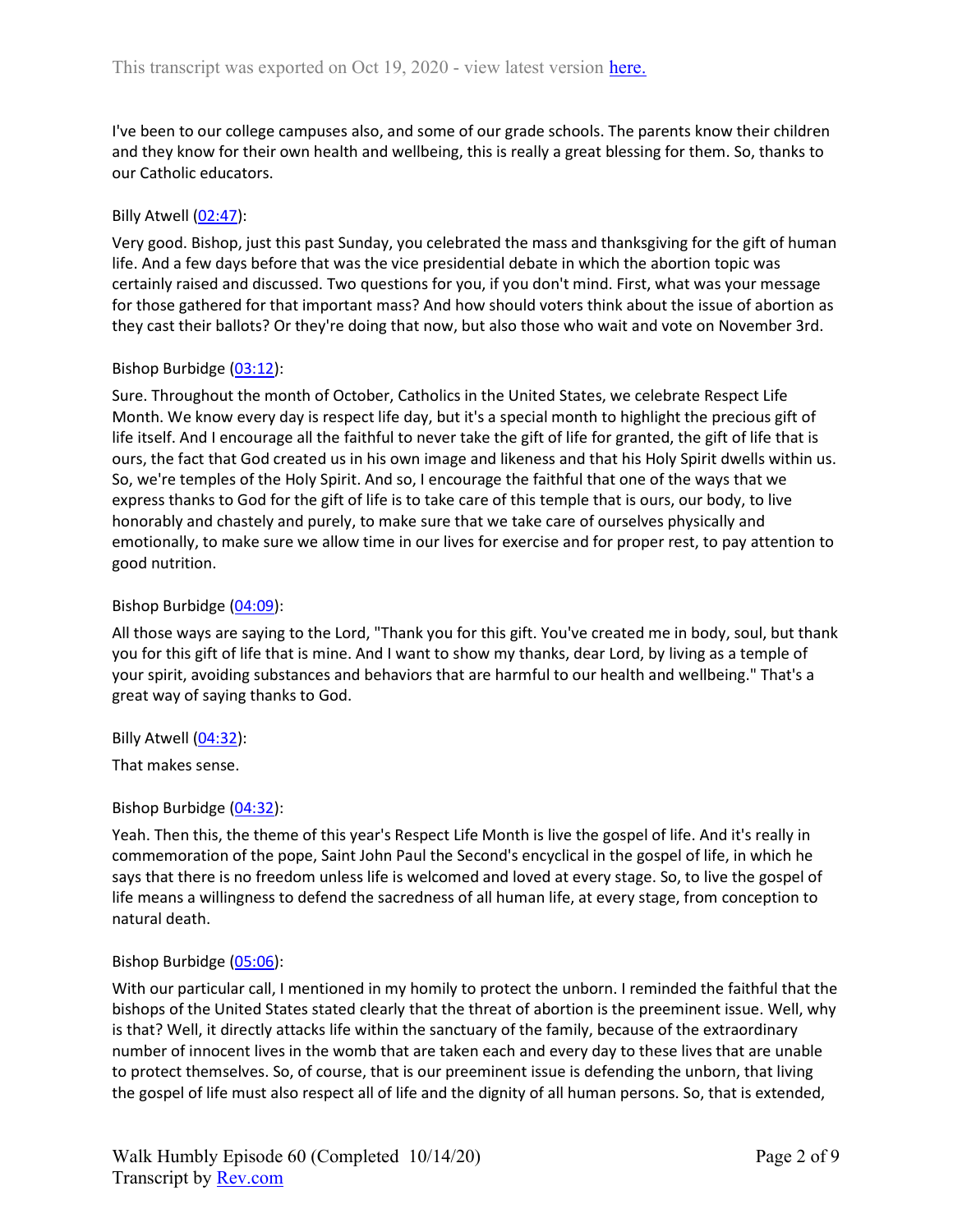of course, to the elderly, to those with disabilities, to those who are poor and vulnerable and weak, the immigrant, the inmate, all, all of life must be protected, and the dignity of each human person must be upheld.

## Bishop Burbidge (06:08):

Then, I lastly encouraged, Billy, the faithful to allow their voice, allow their moral conviction, to allow their faith, to be known in the public arena. And certainly, we are given a special opportunity in the next few weeks by our voting to do so. So, I encourage all, all the faithful in Diocese of Arlington to form your conscience, faithfully, to know the issues, and know what the candidates are saying, to know the priorities, to prayerfully discern, and allow your voice and your faith to be known. What a powerful way to live the gospel of life. And if you're going to live the gospel of life, don't be surprised you're going to be attacked.

Billy Atwell (06:50):

That's true.

## Bishop Burbidge (06:51):

It's going to happen. But you know what? That's what Jesus told his disciples, from the very beginning. "If you're going to follow me, you're going to take up a cross." It's not going to be easy. So, don't be afraid. We have the truth and we proclaim the truth. We do it lovingly. We do it always in love, but we stay firm and steadfast in what we know is truth. And it's only that truth that will bring freedom, and freedom is only ours when life is welcomed and loved.

## Billy Atwell (07:22):

Very good. So, Bishop Burbidge directly, or indirectly mentioned a couple of resources there that I want to point people to, if you're listening. There is a side-by-side voter guide for the presidential election available on our website, ArlingtonDiocese.org. It was put together by the Virginia Catholic Conference, in partnership with other state Catholic conferences to ensure that it was fair and all that. Again, go to ArlingtonDiocese.org, and you can check that out. If you want to learn more about what the Virginia Catholic Conference is working on, to get on their email list, to be aware of issues at the state level that you should be aware of, maybe want to even take action on, go to VACatholic.org. Also, on our website, ArlingtonDiocese.org, you can find the document from the US Conference of Bishops, Forming Consciences for Faithful Citizenship. It really helps you kind of think and pray through these issues, as we get up to this election here.

#### Bishop Burbidge (08:12):

Yeah. Thanks for mentioning that, Billy. And again, it's important to note with the Virginia Catholic Conference voters guide, the issues are listed and the positions of the candidates are quotes.

#### Billy Atwell (08:24):

Yeah, in their own words. It's not our paraphrasing.

Bishop Burbidge (08:26): It's not. Right.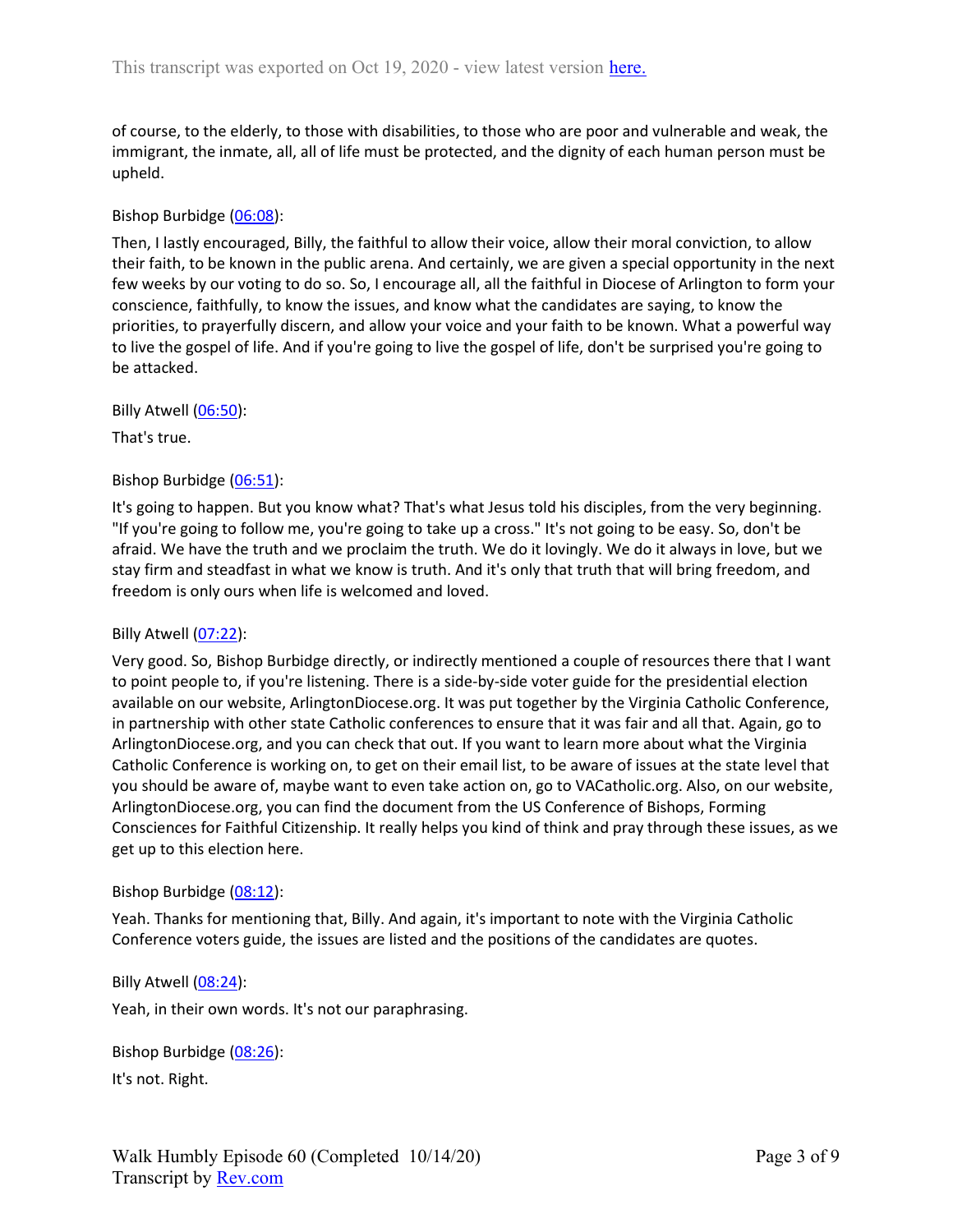This transcript was exported on Oct 19, 2020 - view latest version here.

Billy Atwell (08:26): Yes.

Bishop Burbidge (08:27): Okay.

# Billy Atwell  $(08:28)$ :

Bishop, Pope Francis, he surprised the world with a new encyclical called Fratelli Tutti, On Fraternity and Social Friendship. What was your initial reaction to this text?

# Bishop Burbidge (08:38):

Well, I mean, it's very timely because the pope speaks about, within the world and certainly within our nation, a growing culture of disunity, disrespect, incivility, that's impacting politics, social networks, communities, and all of society. We see that every day. So, he's calling us to a new way of living, to examine our society, to work toward a common future, in which all are included and treated with respect. We can productively, the Holy Father says, unify the human family, to which we all belong. We're all members of God's family, Holy Family, and bringing justice and compassion and mercy to those who need it the most. So, I think it's just a very timely message. I mean, it's an evergreen message in a sense. It never changes. But I just think it's one that we need to hear more than ever.

## Billy Atwell  $(09:34)$ :

And I know it's a message that you've been upholding throughout your episcopacy. You routinely take us back to the need to be respectful of each other, treat each other with dignity and civility, especially around election seasons. But I know that's been a common theme of your episcopacy.

## Bishop Burbidge (09:49):

Right. Even today, I tweeted a reflection on the reading from Saint Paul, basically saying that we all can do our part to permeate where we live and where we work with the fruit of the spirit. And Saint Paul says, he lists them, and I put it in my tweet today. The fruit of the spirit: kindness, gentleness, patience, love, self-control. Imagine, imagine our nation, imagine our communities, if we all lived in the life of the spirit.

## Billy Atwell  $(10:28)$ :

Absolutely. And Pope Francis refers to the parable of the Good Samaritan. That's one of those parables that we've heard so many times before. And yet, each time you read it, you wonder, where am I in this story?

Bishop Burbidge (10:37): Right. Who are you exactly?

## Billy Atwell  $(10:39)$ :

Yeah. And I think it was a very timely time to reflect on that. Heads up for listeners, we are going to be hosting another Uplift Arlington holy hour. You all maybe recall, we did one a little while back, in the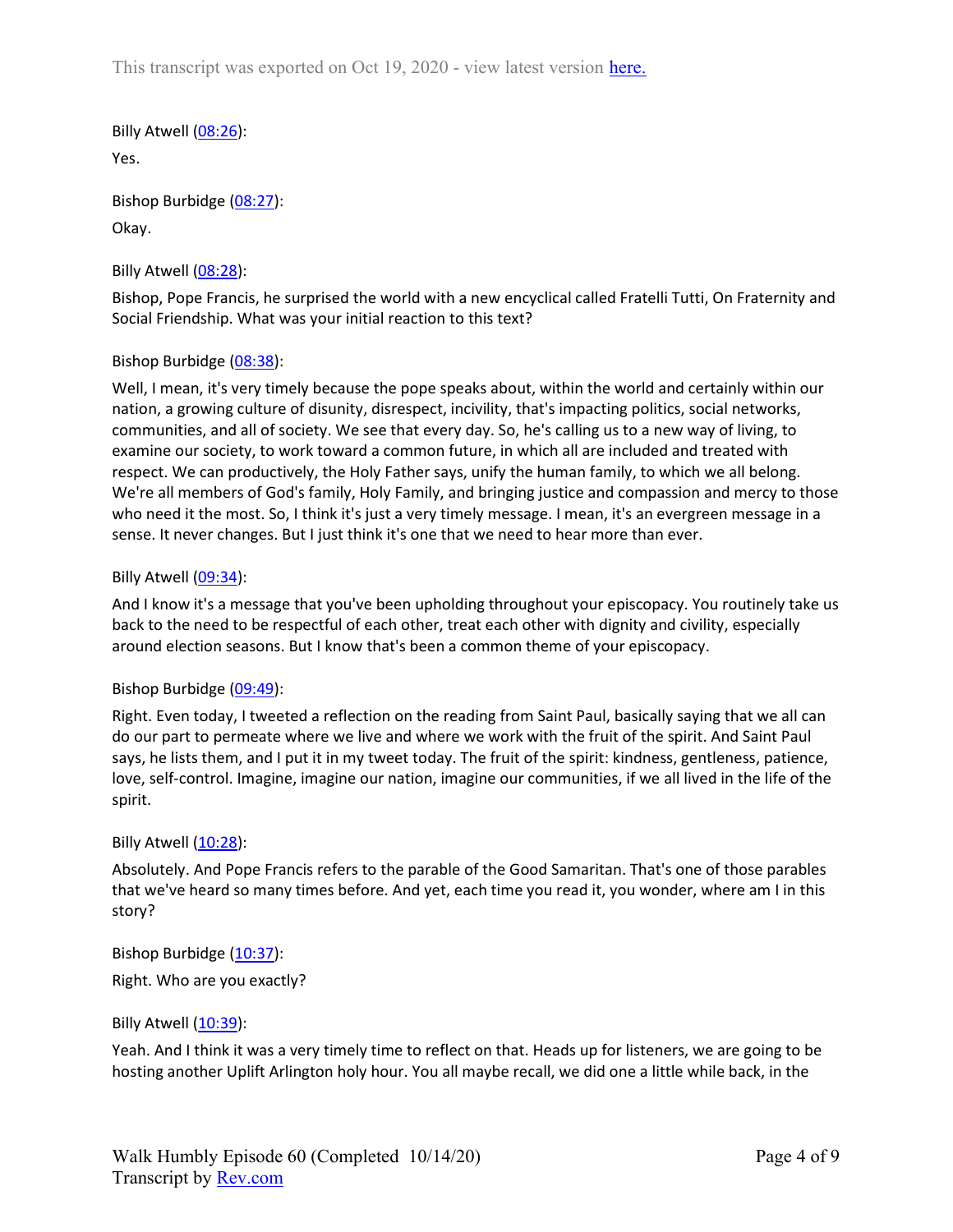Cathedral of St. Thomas More. It was live-streamed, and it was dedicated to those who are experiencing stress and anxiety, especially during these times.

### Billy Atwell  $(11:00)$ :

This one is themed One Nation Under God. It's going to be on October 28th at 7:30 PM. Again, so mark your calendars for October 28th, 7:30 PM. You can come live up to the capacity of the cathedral. We are still observing social distancing and all the restrictions, but you can also follow it on the live-stream as well. So, you can check out our YouTube channel, youtube.com/ArlingtonDiocese, or go to our Facebook channel, just search for Arlington Diocese there. To get a reminder on it, either be on our email list, because we'll send out a reminder the day of, or ring the bell on YouTube, get the notifications. And then YouTube will notify you when we start the live-stream, because we start it 5 or 10 minutes ahead of time, at least.

### Billy Atwell  $(11:41)$ :

If you can't make that one, or you would like to do an additional one, the family life office of the diocese is hosting a holy hour for healing and conversion and families. Bishop Burbidge is going to be the celebrant of that one as well on October 20th at 7:30 PM. So, again, they both begin at 7:30. Uplift Arlington is on October 28th, and for healing and conversion, that holy hour will be on the 20th. The second one is at St. Leo's Catholic Church. So, you can go to ArlingtonDiocese.org/HealingAndConversion for more information on that.

### Billy Atwell (12:13):

Bishop, thank you back on that first holy hour, that Uplift Arlington holy hour we did for healing for peace, for those who are suffering from anxiety and stress. What was the reaction that you received from that?

## Bishop Burbidge (12:25):

Well, it was very powerful, both from people who were in attendance and also who joined us virtually. Just saying, I heard so many people say, "It's exactly what I needed, because I had been feeling a great deal of stress and anxiety and I just needed to come into the Lord's presence." And that's why I liked the theme that it's a great branding in a sense, Uplift Arlington, uplift because we're all down a little bit. But we're going through a pandemic. It's radically changing the way we live and worship. It's bringing in additional burdens and emotional stress, the uncertainty, and so uplift. And it's a reminder to really let's lift up our eyes to the Lord.

#### Bishop Burbidge (13:08):

That's what we do when we come together in holy hour. Our focus is not on ourselves. It's not on all the problems surrounding us. It's just on the Lord. And when we are able to lift up our eyes and our hearts to the Lord, we always will find that serenity that we need and also the strength to go back out into the world.

#### Bishop Burbidge (13:29):

So, this next one that you just mentioned, One Nation Under God, I think is really an important holy hour because we're all feeling the tensions that are around us. We can't deny it, as the very important elections will be taking place shortly, just in a few weeks. And there's, in this political climate, it's very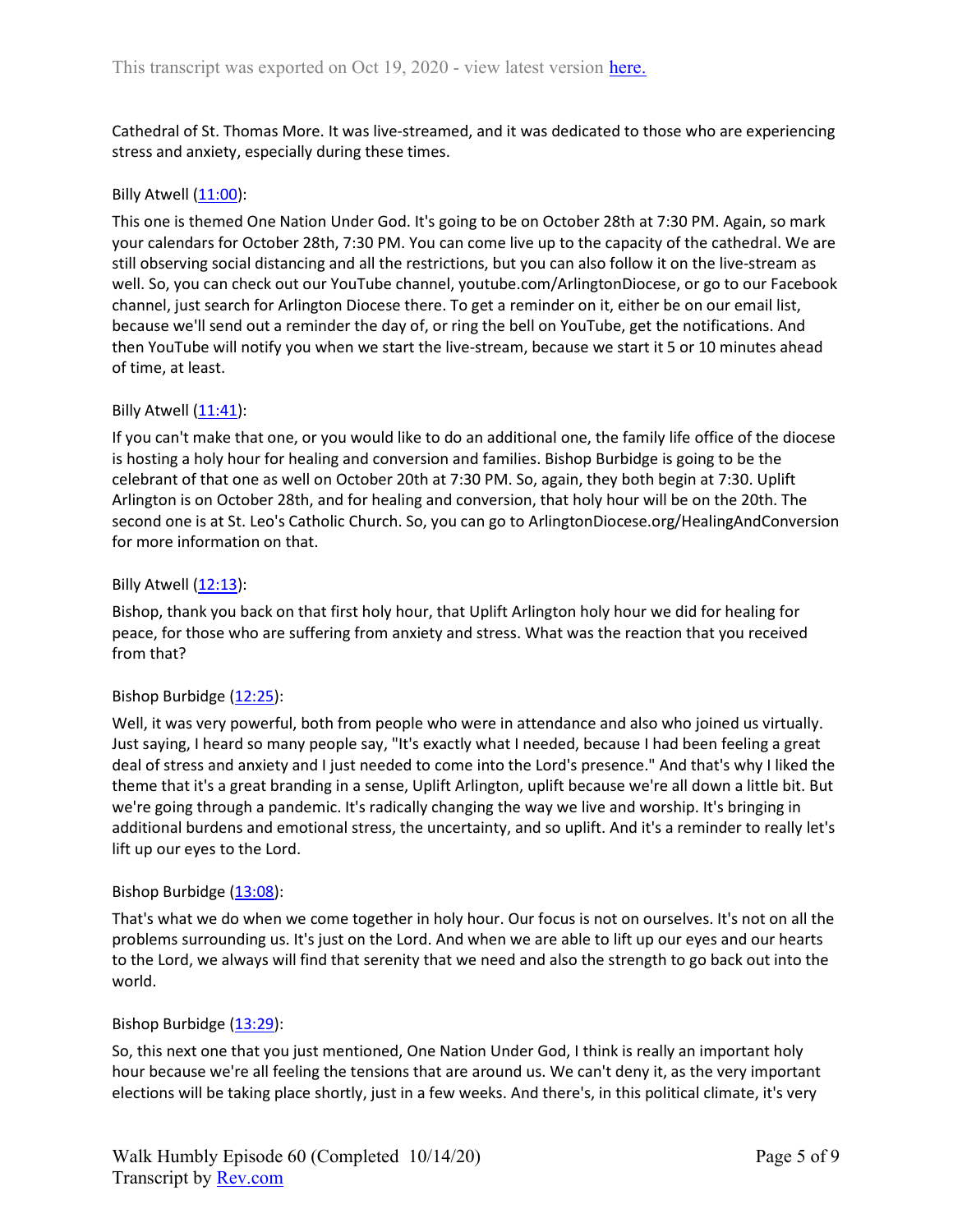fierce. So, I think the holy hour is just, first of all, to remember, no matter what, this is always God's nation, this is God's land. It belongs to him. We're just entrusted to be stewards, in whatever time he gives us. And so, we pray that people will prayerfully discern and vote and get out and vote. That's important.

# Bishop Burbidge (14:12):

And then we entrust the outcome to the Lord. Ask him for his blessings, upon our elected officials and also for the grace we need. In the end, whatever the outcome may be, to make sure that we become peacemakers, because our land, no matter what the results will be, I think it's pretty certain that our land is going to be, in whatever way this goes, in need of healing, in need of peace. And so, we want to be witnesses of God, who bring that peace and light to others. So, we need this holy hour. It's a very important time. And I hope people are able to join us in-person or virtually.

## Billy Atwell  $(14:59)$ :

Absolutely. Again, it's Uplift Arlington, the holy hour for One Nation Under God on October 28th, 7:30 PM, either on live-stream or at St. Thomas More Cathedral.

### Billy Atwell (15:09):

All right, Bishop, a couple of questions. The first is from Catherine. She didn't mention her parish. She said, "How does an individual maintain optimism while trying to uphold one's Catholic values in today's political climate?" It's similar to what you're saying, but how-

### Bishop Burbidge (15:23):

Yeah. It's a theme, it's a question. Many people are asking Catherine's question. So, it's a very good one. And to maintain optimism, as you stay true to who you are and what you believe, you can only do so, ever convinced that you have the truth. So, you have the truth on your side, no matter what ridicule or rejection or false labeling you endure. You have optimism, but this is the truth.

## Bishop Burbidge (15:51):

And the other thing is when you're experiencing some difficulties or disagreements with others who may be fierce in their criticism, just say, "Thank you, Lord. Thank you for letting me share your cross. This brings me closer to you. This makes me a little bit holier. I'm enduring something for your sake and for your gospel." But don't be apprehensive. Don't allow the pressure that you may be feeling from other forces or institutions or organizations to keep you from confidently sharing with others your convictions and what you believe. Again, never, never in an uncharitable, threatening or any way like that. Because you have the truth, you can be confident, you can be serene. And so, and no, I would say to Catherine, the optimism comes in knowing that ultimately, this is always God's creation and it's God's land, and he's not going to abandon us. That's where I find my optimism. God has always been true to his promise. He's not going to abandon us.

### Billy Atwell  $(17:01)$ :

Yeah. Absolutely. That's wonderful, Bishop. Thank you. Tom from Alexandria says, "Do pastors and parochial vicars receive training in financial and business matters? I have to think it must be a real challenge during the pandemic to keep churches and schools running smoothly, although I presume most need financial advisors."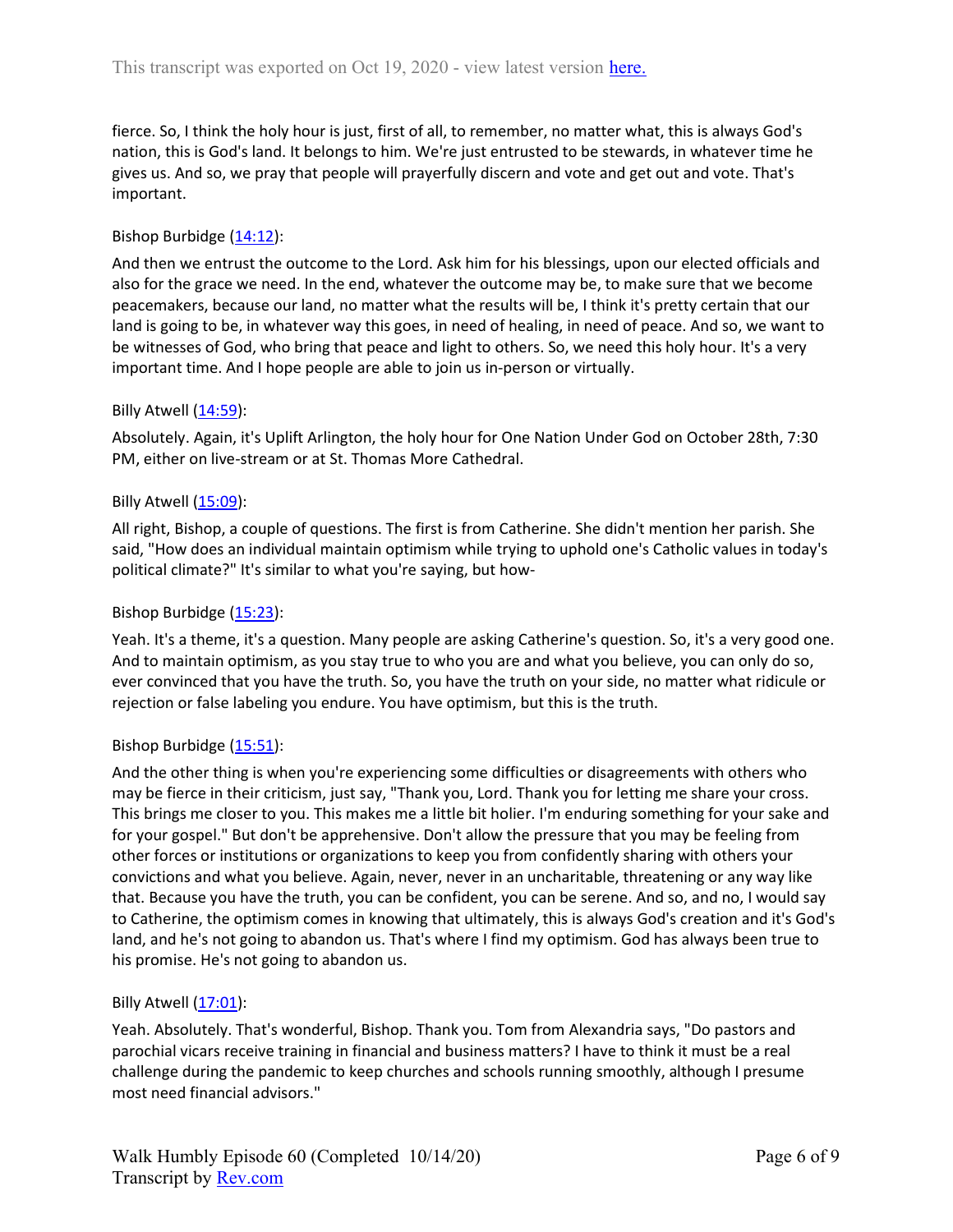# Bishop Burbidge  $(17:19)$ :

Very, very true, Tom. We do, especially during a pandemic where financial, parishes are being impacted, of course. The diocese is, as families are, with financial burdens at this time. The needs are still great, but the resources are not as strong as, in light of this pandemic we're facing. But again, people have been so extremely generous in our diocese, especially to Catholic charities and helping them to continue to do their good work. I'm so grateful for that. And many, many are doing what they can to... They know their parish is in need right now. And those who can help are doing so. Those who say, "Well, maybe at a later time," we understand that too. So, yeah, do pastors and parochial vicars receive training in financial and business matters? That was the question.

## Bishop Burbidge (18:15):

And a lot of times when I was rector of the seminary, that was always a big one question. These seminarians need more training in finances and counseling and all of these kinds of things. And I would say, well, the problem is, there's a curriculum. There's a... And it's a very fierce curriculum, where there's only so many hours available for them to have all their theology courses, all their philosophy courses, all their language courses, all those things that are necessary. You just can't be squeezing in everything that may be necessary. So, what we do is we make sure that for example, our seminarians in the summer are in parishes. We encourage the pastor to allow him to go to finance council meetings, for the pastor to share with him the basics, all those things. So, maybe not so much the training in the seminary, but certainly while they're out in the parishes. Our pastors are given ongoing formation opportunities to speak with our diocesan finance office.

## Bishop Burbidge (19:15):

We have a great diocesan finance office, great stewards who help our pastors, who go out to the parishes. Our pastors are very bright and wise, and asking for that support when they need it. Every parish pastor is required by canon law to have a finance council, and that finance council is made up of experts in the field of finance from the parish, who get the opportunity to review the books, review the spending, the revenue, everything like that. And to guide the pastor. Again, that's a requirement. So, while maybe not the extensive training that would be helpful, certainly the support that would be needed.

## Bishop Burbidge (20:05):

I know when I was in seminary in canon law, the canon law professor, he made the last question of the final exam worth like 25 points. And the question was, what is the chancellor's phone number? So, in other words, what he was trying to say, if you know that, and you know to call that, and you know what you don't know and where you need help, you're going to be okay.

# Billy Atwell (20:30):

Yeah.

## Bishop Burbidge (20:31):

I do feel I have that same confidence with my finance office here. If our pastors have any question, need any guidance, in addition to the finance council, I'll give them 25 points if they call the finance office.

Billy Atwell (20:44):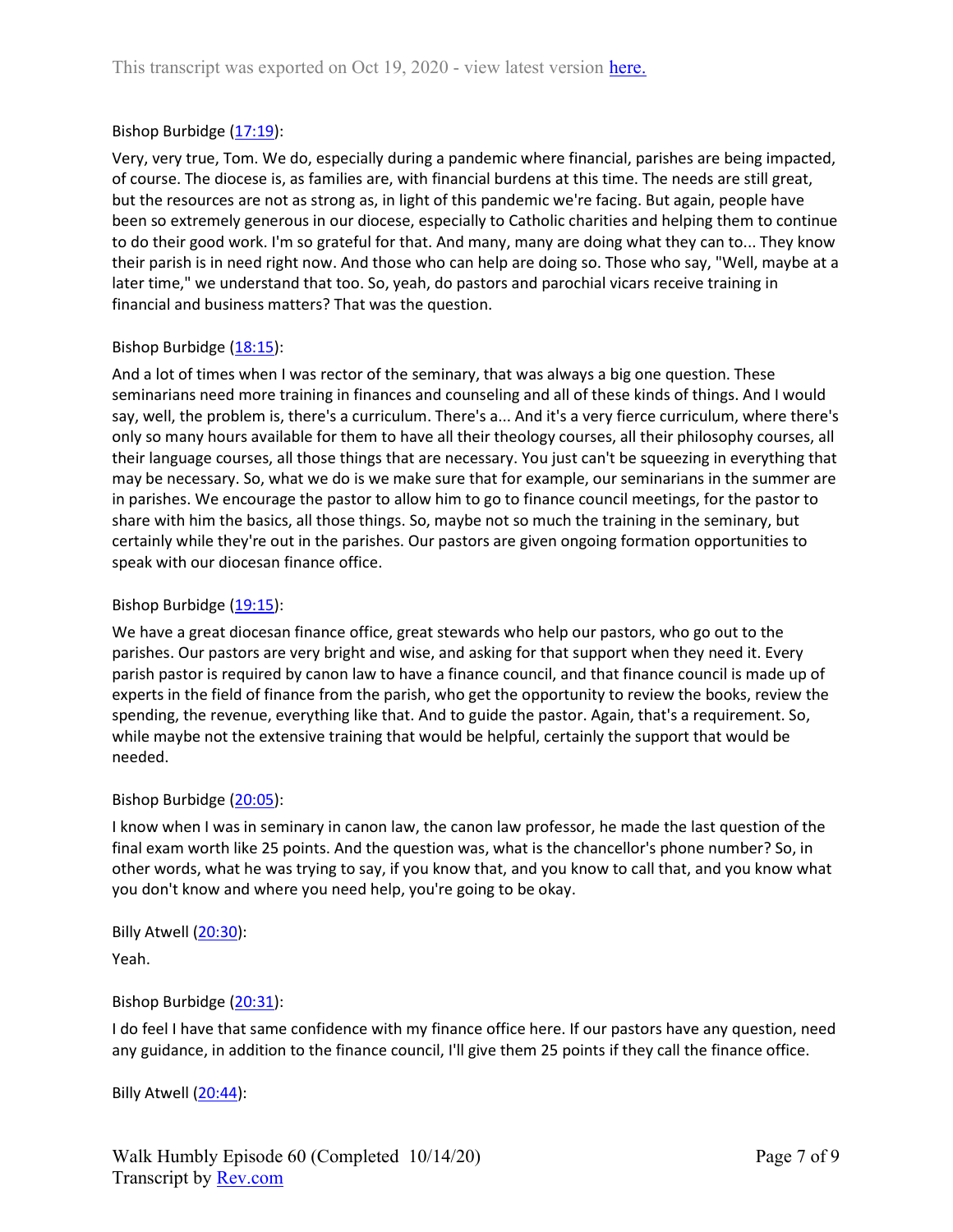Yeah, I regularly speak with our CFO, who mentions that he's in the parishes regularly, helping a pastor who have a question. "I need some help understanding this." They're an immediate advisor and resource. It's one of the greatest areas maybe where we see direct partnership with the faithful and the priest, because it's an area that overlaps every... Every business owner has to manage finances, whereas they might not have to manage canon law, or there's the sacramental needs of a parish. Well, that, the priest might feel more on his own, but when it comes to finances, he's got not only a council, but diocesan folks that he can speak with. And just the faithful in his parish that might have a good sense of something when they're getting into a project.

## Bishop Burbidge (21:19):

Absolutely. And I think it's very important for our faithful to have the assurance that we take extremely seriously the responsibility to be good stewards of their funds. That's why audits. We have parish audits consistently. And then what we do at the end of the audits, we share the best practices. "Here's some best practices that you might want to put in place," or "here are some things that have surfaced, not anything serious or anything like that, but here's what we have to pay a little bit more attention." So, we're constantly in communication. And again, I think really good stewards of the finances and gifts and generosity we received from the faithful.

## Billy Atwell (21:58):

And it's worth clarifying too, you have a similar structure in that there's a diocesan finance council and folks who helped you in reviewing these things and audits for the diocese.

Bishop Burbidge (22:05):

It's required meetings. And it's, again, this is canonical. It's not a choice. This is kind of law.

Billy Atwell  $(22:10)$ : The church has been through this before.

Bishop Burbidge (22:12):

And why not? Why not, I mean, why not surround yourself with the experts? In this diocese, I am so blessed with our wonderful diocesan finance council also, so.

Billy Atwell (22:24): Really top-notch folks.

Bishop Burbidge (22:25):

Yeah. Thanks.

Billy Atwell (22:25):

Bishop, any final thoughts? And then if you'd send us off with your blessing.

Bishop Burbidge (22:28):

No, Billy, I just encourage our faithful. I do know we are all experiencing some heavy crosses and burdens and challenges at this time, but again, we don't walk alone. God is accompanying us at every